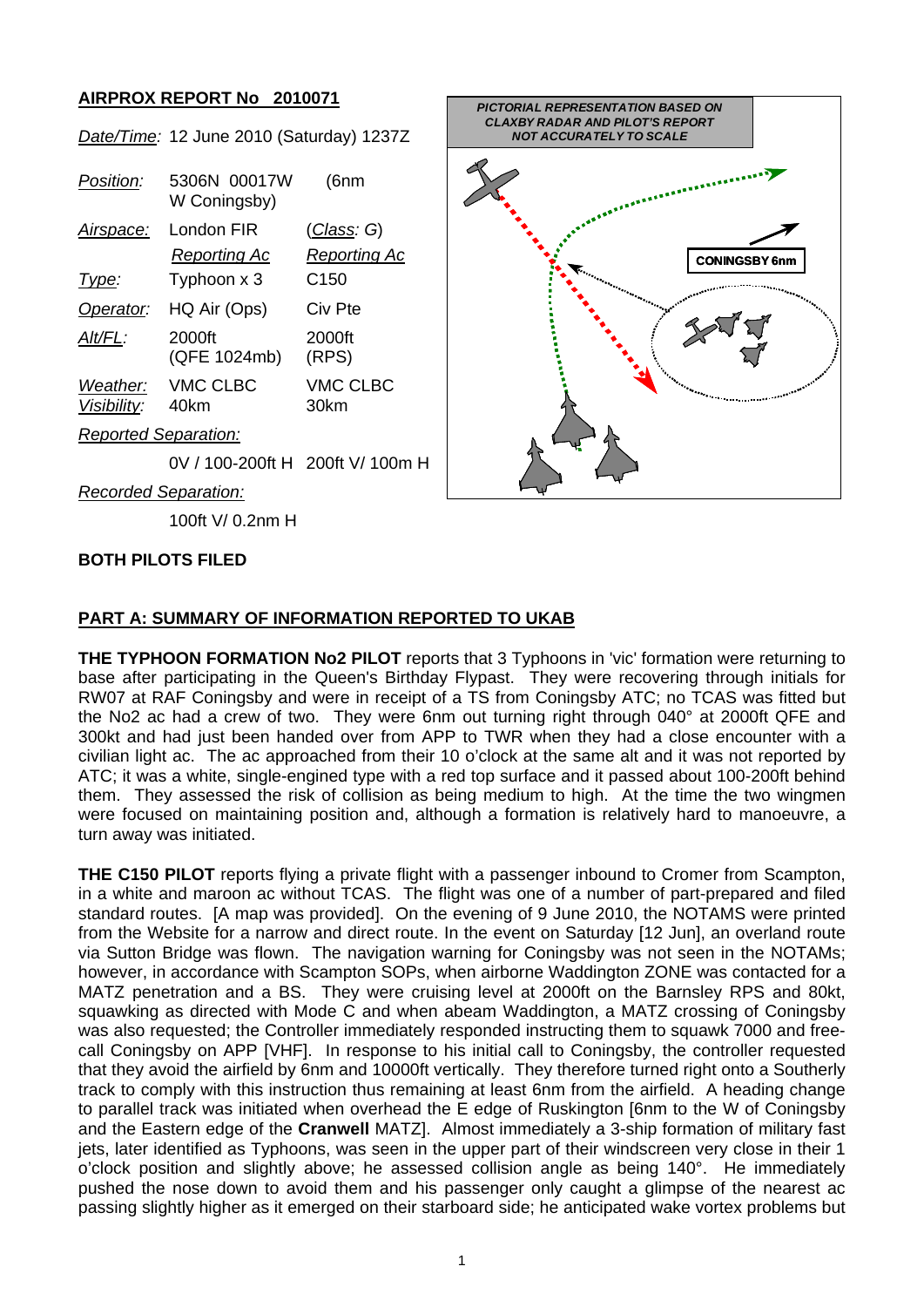none materialised. Shortly afterwards, the controller advised "nothing further to conflict - contact Marham on 124.15". This request was somewhat surprising as the service is normally provided out to 30nms and 3 calls to Marham indicated they had closed.

He did not report the incident on the radio but did so later and resubmitted when he was made aware that the Typhoons had also reported the incident, assessing the risk as being high.

UKAB Note (1): The recording of the Claxby radar shows the incident clearly. At 1236:00 the C150, squawking 1757 tracks 150° towards the CPA at a level of FL022; meanwhile the Typhoons are 3nm in its 12 o'clock descending through FL030 on a reciprocal track. They continue to close, the C150 still at FL022 and the Typhoons descending until they are displaced by 0.6nm at the same level, when the Typhoons commence a right turn inbound Coningsby passing just ahead of the C150. The CPA is at 1236:33 and the separation is as shown above.

UKAB Note (2): The transcript does not show any inter-formation dialogue regarding the C150 by the Typhoons. The formation transfers from APP to TWR at 1237:22 [after the ac cross at 1236:33]. On transfer to TWR the Typhoon leader first mentions the presence of 'a light aircraft' at 1238:36 but TWR suggests that it was unknown but might in the Cranwell cct. Both APP and TWR frequencies are very busy.

**HQ AIR BM Safety Management** reports that a formation of 3 Typhoons was returning to RAF Coningsby for a pre-arranged Families' Day. They were under a TS and had been released 'ownnavigation' for a timed arrival while a C150 was routeing to the W of RAF Coningsby VFR under a BS.

Although the Typhoons had been released own-navigation to facilitate their timed arrival, they were still subject to a TS. Although another ac squawking 7000 was called to the Typhoons twice, at no time was TI passed on the Cessna. The APP controller was making many liaison calls to TWR regarding the co-ordination of flypasts (as seen from the transcript). Furthermore, the late call of another formation, the subsequent control instructions and the liaison required, increased significantly the controller's workload, distracted him from his primary task and reduced his ability to scan the radar effectively.

Best practice during Families' Days which involve timed arrivals and the pressure that this creates, requires careful consideration of manning in order to provide effective display liaison and coordination.

**HQ AIR (OPS)** comments that there was a break down in the TS provided to the Typhoon formation which meant the C150 went unreported, unfortunately it was also not detected by the lead pilot's visual lookout scan. ATC Manning levels for events such as Families' Days needs to be carefully considered as the tasks associated with their coordination can easily saturate even the most competent of controllers if personnel numbers are insufficient. They also questioned the wisdom of transiting such a busy piece of airspace under a BS, although the ability of a C150 to avoid a formation of 3 fast jets would be at best limited, which would be better than nothing.

## **PART B: SUMMARY OF THE BOARD'S DISCUSSIONS**

Information available included reports from the pilots of both ac, transcripts of the relevant RT frequencies, radar recordings, reports from the air traffic controllers involved and reports from the appropriate ATC and operating authorities.

Members were concerned that despite both pilots/crews being in receipt of an ATC service, the Typhoons a TS and the C150 a BS, neither was warned of the impending (head on) conflict with the other ac. Further, the C150 had not intended to route through the area of the airfield approach but was, in effect, asked to do so by Coningsby APP. While taken in isolation the request to remain clear of Coningsby by 6nm (or 10000ft) was reasonable, Members agreed that the controller should have foreseen that this would most likely mean that the C150 would route to the W of the airfield and